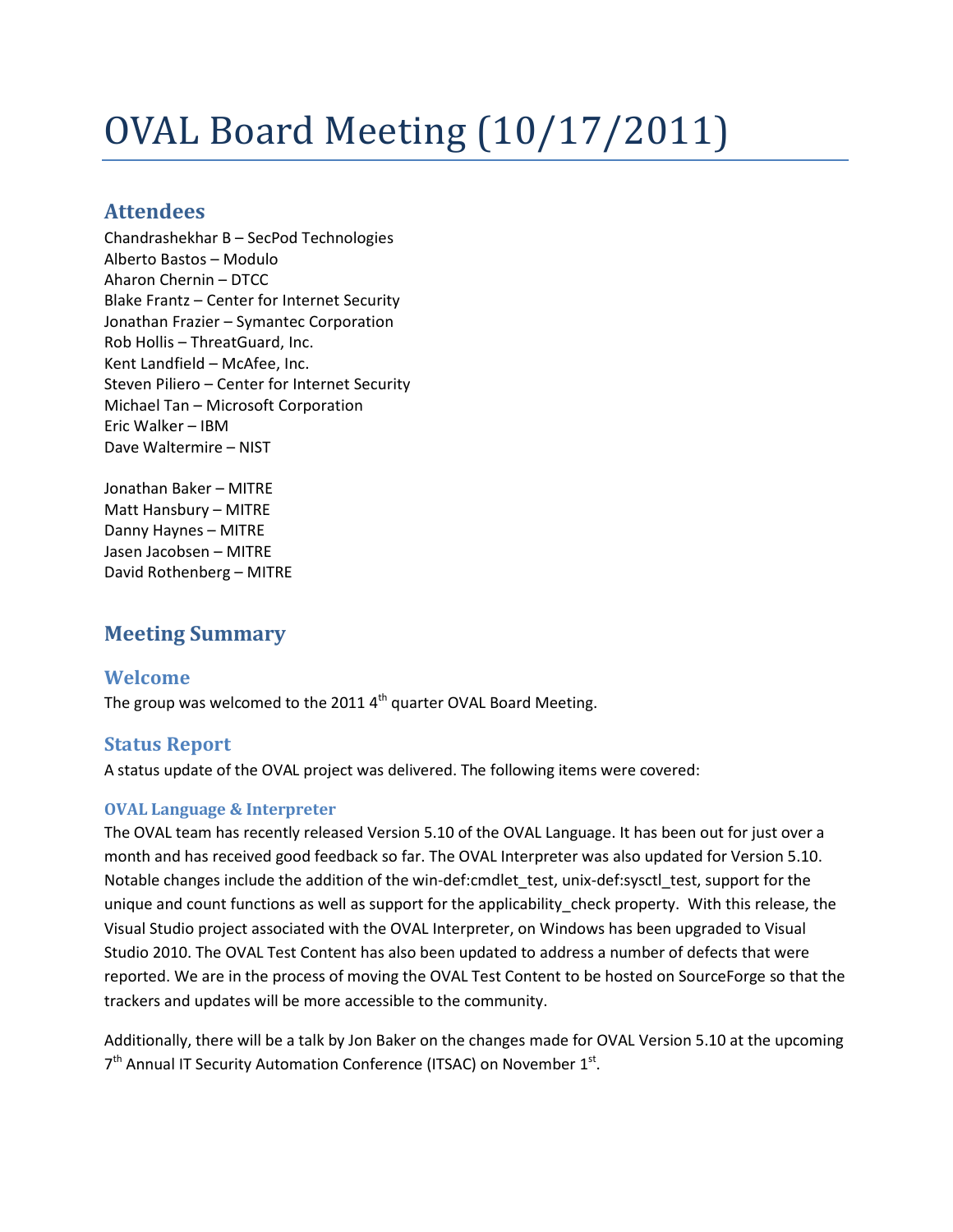#### **OVAL Adoption**

The OVAL Adoption Program not experienced much change due to our focus on the 5.10 release. The notable activity has been the submission of an updated OVAL Adoption Declaration from Tripwire stating their plans to fully support OVAL and the completion of the OVAL Adoption Program Process by jOVAL.

With Version 5.10 complete, we will once again shift back towards expanding OVAL Adopters.

#### **OVAL Repository**

The OVAL Repository's definition count at the time of the call was 11,457 definitions. The repository tools have been updated to be in sync with Version 5.10. There have been a lot of submissions lately, with several big updates coming soon. This quarter's top contributors were G2, Inc., SecPod Technologies, and Symantec Corporation.

#### **Main Topics**

There has been an expressed desire for the OVAL community to take a step back before starting a Version 5.11 release in order to resolve several more strategic topics. This quarterly board call was used as the kick off for a series of OVAL Board discussions focused on the following topics. Each of these topics were briefly discussed to ensure that the board members had a shared understanding of them, identify any other strategic topics for discussion, and ensure that the OVAL Board could effectively move forward with more detailed discussions.

#### **OVAL Language Specification**

The team provided a reminder that the OVAL Language specification was published in conjunction with the Version 5.10 release and thanked Dave Waltermire for his inputs while encouraging others to read and review the document. Over the coming months, updates to improve the quality of the document will be published. The specification itself remains open to editorial change. This practice will not continue once the document becomes a bit more refined. We still plan to move away from documentation within the schema and replace that with the specification as the authoritative definition of the OVAL Language. However, we want to make sure that the OVAL community has some time to become familiar with the specification before we make this transition.

#### *Discussion*

During this topic, the Board brought up the following concerns.

Kent Landfield questioned whether it would be desirable to have the specification transitioned to become a NIST IR. Kent argued that transitioning to a NSIT IR would make OVAL more consistent with the other specifications that are used by SCAP.

Jon Baker addressed Kent's question about the possibility of a transition to a NIST IR. While DHS and NIST are discussing whether it would be appropriate to make such a change, it was Jon's idea that the language should stand as community based specification rather than a government specification.

Kent also pointed out that he has heard of concerns about the copyright that is maintained on the OVAL Language.

Jon Baker reminded the OVAL Board that the purpose of the copyright was to protect the OVAL Language and those that wish to make use of it. This is well documented in the OVAL terms of use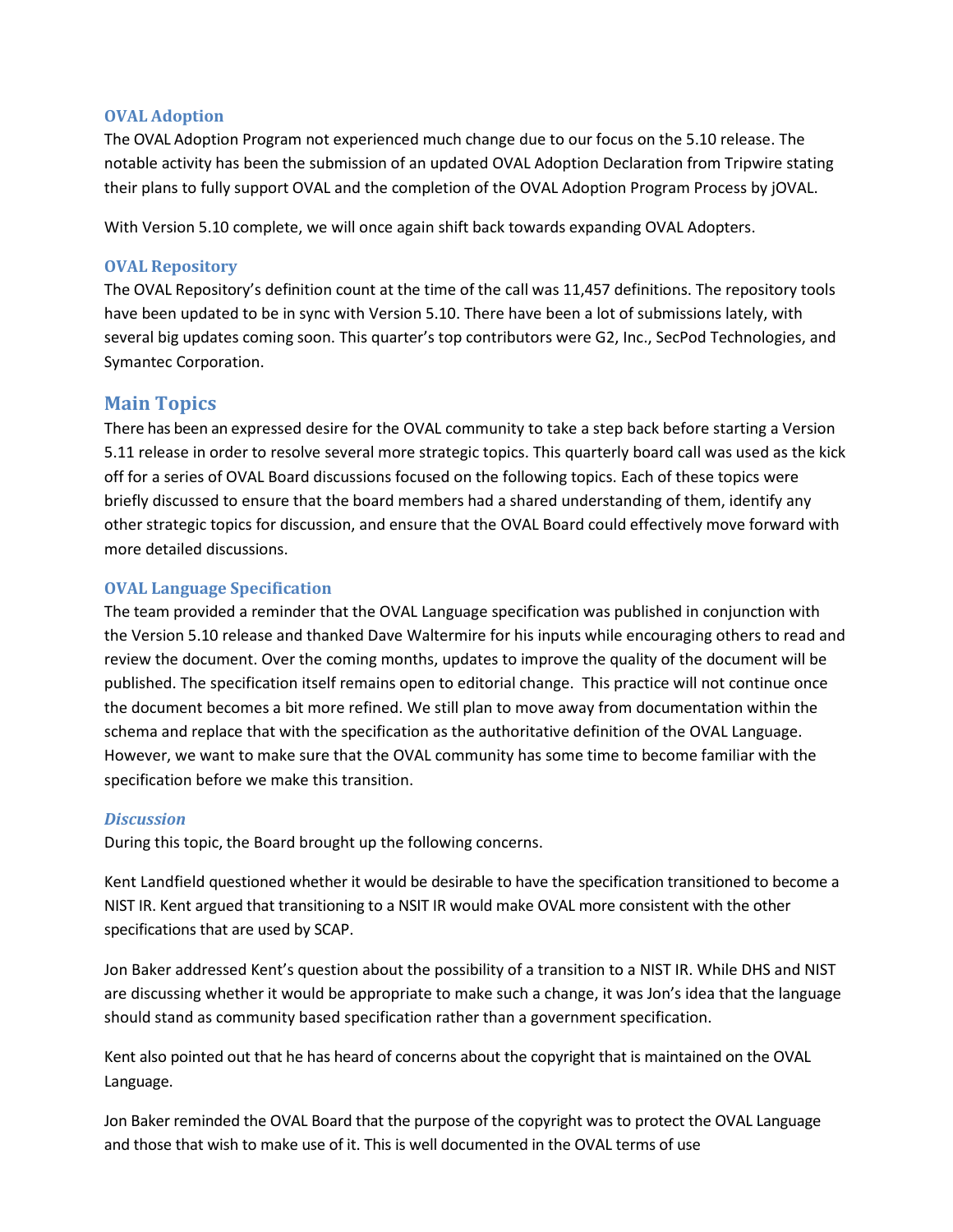[\(https://oval.mitre.org/about/termsofuse.html\)](https://oval.mitre.org/about/termsofuse.html). The OVAL Board was then asked to follow-up offline with the any questions or concerns about the copyright.

Next, Dave Waltermire asked how much of Version 5.10 is currently implemented by the OVAL Interpreter. The question was followed by another about whether there was documentation outlining the currently supported tests.

Danny Haynes reported that most of the core features added to Version 5.10 are incorporated within the Interpreter. It is primarily in updating support for the new tests where there is still some lag. The status of the currently supported OVAL Tests is documented on the SourceForge wiki page, accessible via [http://sourceforge.net/apps/mediawiki/ovaldi/index.php?title=Supported\\_tests.](http://sourceforge.net/apps/mediawiki/ovaldi/index.php?title=Supported_tests)

# **Requirements Collection and Decision Making**

Currently, MITRE drives releases according to input from the community. These updates have incrementally added capabilities to the component schemas while largely leaving the core OVAL Language alone. For the past several years, the OVAL Language has been incrementally expanded to support new platforms and tests and only minor bug fixes or feature additions have been made to the core of the OVAL Language. We are currently working to improve the change request process and have documented this change request process, and the information that should be included with various change requests, as a start [\(http://oval.mitre.org/language/about/change\\_requests\)](http://oval.mitre.org/language/about/change_requests).

There have been requests for the OVAL Board to take a more active role in defining the purpose or goals for a release and which features are included in each release. A recommendation was made that the OVAL Board take feedback from the community and define goals and requirements for each release.

#### *Discussion*

Jon Baker discussed the current methodology of selecting priorities for minor releases, which has entailed a review of deferred items from previous releases and new minor feature requests from the community.

Kent Landfield feels that the current requirements gathering process is overly focused on developers that have tools or products that support the OVAL Language and would like to see the needs of end users become more influential in shaping release contents. As a result of not adequately gathering end user requirements, vendors have resorted to developing their own content and tools that provides capabilities outside the OVAL Language where solutions that leveraged OVAL might have been possible.

Jon Baker pointed out that the core schema has remained relatively unchanged since the Version 5.0 release and while most changes in the subsequent releases have come from platform schemas, the development team is willing to take on larger changes to the OVAL Language.

Jon asked for ideas on how to engage the end users in order to gather their requests and better understand the capabilities that they need.

Kent suggested obtaining a list of end users using SCAP enabled tools. From there, MITRE could have interviews or discussions with these contacts to gain an understanding of what the marketplace needs.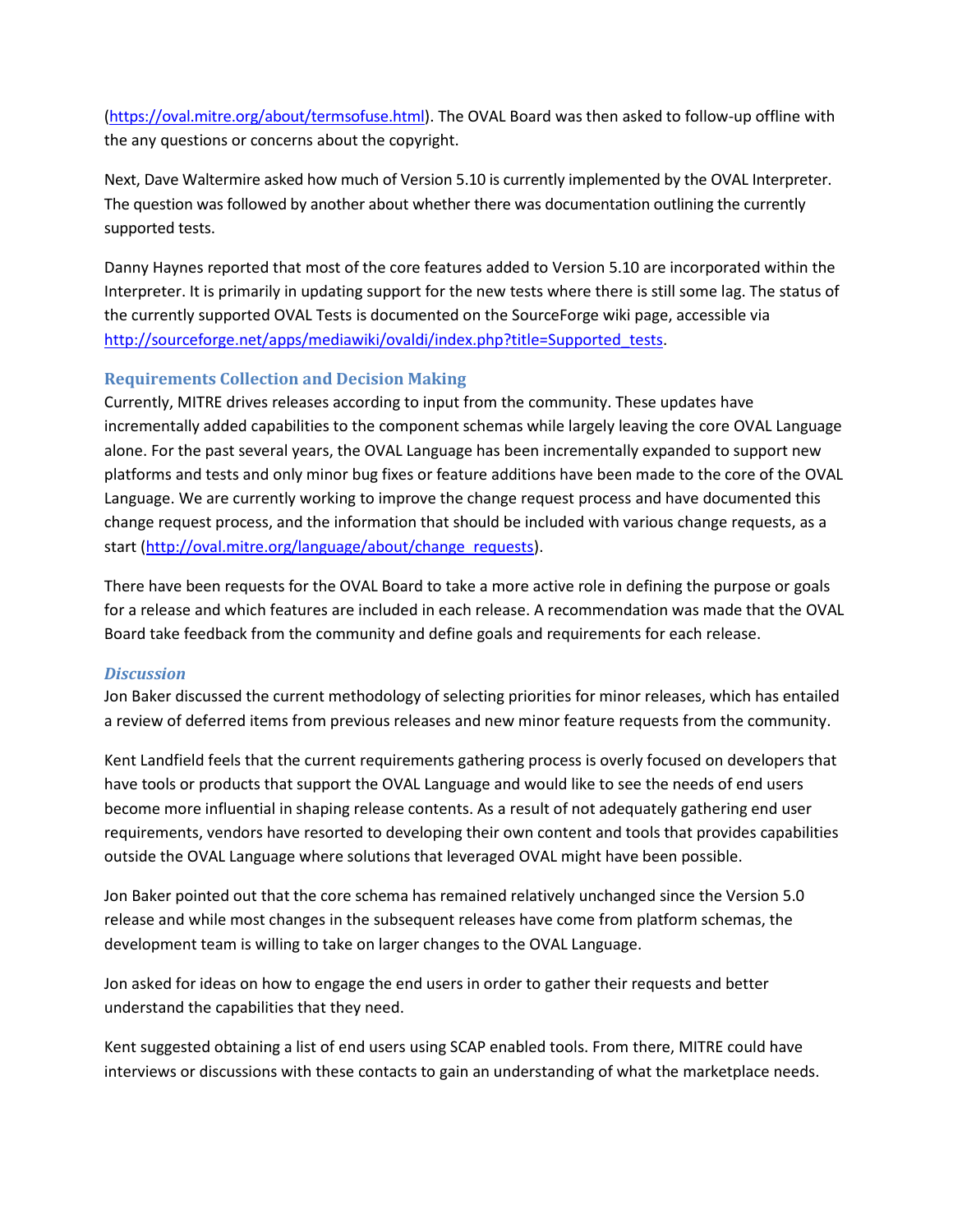#### **Establishing a Voting Mechanism**

The idea of developing a formal voting mechanism to use when making decisions has been suggested in the past and deferred in favor of the rough consensus approach that is in active use. In order to further consider a formal voting mechanism the following questions must be answered: What would be voted on? Who votes? What does a vote mean?

#### *Discussion*

Some of the call participants agreed that the OVAL Board should take a more formal role in directing future OVAL changes. It was noted, by MITRE, that there is only loose documentation of the existing responsibilities of OVAL Board members. A proposal for a charter for the next version of the OVAL Language was made.

Dave Waltermire is in the process of trying to set up rooms to take advantage for the opportunity of a face-to-face meeting at ITSAC. This meeting could provide the chance for the OVAL Board to develop an initial charter for further review.

# **Release Cycle Timelines**

The OVAL Board had previously agreed upon quarterly releases of the OVAL Language, while in practice there have been about two minor releases per year. This release cycle is closely related to the requirements gathering process for determining which requests are being included in a release. The OVAL Board was asked if there should be more frequent minor releases or if the current release cycle was acceptable.

#### *Discussion*

Some OVAL Board members felt that the timeline should stay in sync with the SCAP releases, in order to keep releases more focused and reduce vendor overhead caused by frequent language updates. Some vendors feel that it is difficult to define a product roadmap that allows them to stay in synch with OVAL releases. More frequent releases are seen by some as a distraction.

More interest was shown for a sandboxing environment for new language constructs, which could decrease the need for more frequent releases. Sandboxing capabilities could also be delivered without a full release.

Another solution would stem from the ensuring that all OVAL content was made available according to the least version that is required to support it. This would allow vendors to continue to make use of most OVAL content while they update their tools to support the current version of the language. By way of example, Red Hat continues to publish OVAL content using OVAL 5.3 without the need to update to Version 5.10. This ensures that their content is widely available to any tools that support any version of OVAL after 5.3.

# **Sandboxing**

It is understood that there has been a great interest in providing a central location for experimental OVAL Language capabilities, for possible future inclusion into the release process. Further requirements for such a feature need to be gathered to ensure the need is properly addressed. Several high level thoughts have already been laid out over the years. The OVAL Board is encouraged to participate in discussing how these sandboxing capabilities will be set up, and help outline a process to transfer experimental features to a full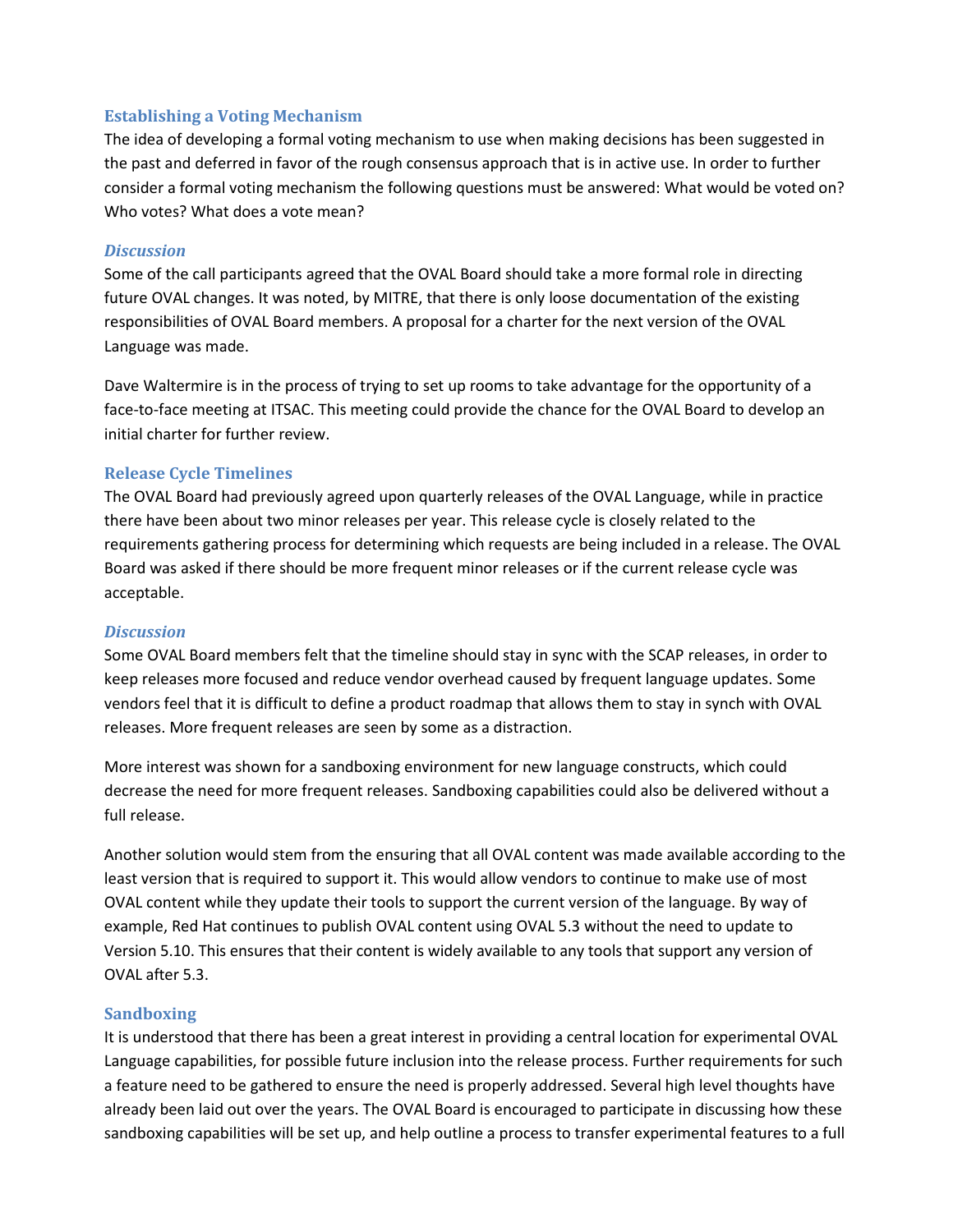OVAL release. Follow-up sandboxing discussions were recommended to take place, in parallel, with other development talks in order to prevent another outcome from affecting this topic.

## **Scripting**

The addition of scripting capabilities to OVAL has been discussed for the past several years. Progress has been made with the introduction of limited PowerShell support with the win-def:cmdlet test. Additional scripting capabilities should be researched and tested within the planned sandbox environment. A planned first step would be to develop a script test or similar any test proposal, which was discussed at the May 11, 2011 call [\(http://making-security-measurable.1364806.n2.nabble.com/Community-](http://making-security-measurable.1364806.n2.nabble.com/Community-Conference-Call-May-11-2011-at-11-00-AM-tt6317996.html)[Conference-Call-May-11-2011-at-11-00-AM-tt6317996.html\)](http://making-security-measurable.1364806.n2.nabble.com/Community-Conference-Call-May-11-2011-at-11-00-AM-tt6317996.html).

Due to the delay on this solution, it has been brought to attention that several vendors have gone ahead and implemented their own unofficial scripting functionality. With the release of Version 5.10, there is now an opportunity to look into a scripting solution.

A more complete MITRE proposal based on feedback from the last call will help resume the scripting discussion in the future. Regarding the existing custom vendor scripting functionality, ideally the OVAL community can start discussions of scripting, in the OVAL Language, based upon the experiences and solutions that these vendors are currently using. OVAL Board members are encouraged to contribute their solutions to help advance this discussion.

# **Additional Device Support**

OVAL Board and community guidance is relied upon heavily when considering which new platforms to support. Development of new component schemas should be driven by priorities set forth based on feedback from the OVAL Board members and community. The question of which platforms and devices should be added to the OVAL Language needs to be addressed.

#### *Discussion*

Having just discussed the desire of some board members to reduce the number of OVAL Language releases and gather requirements from end users, it is important to find an approach to adding in support for additional platforms at the request of end users and publish revisions to the OVAL Language in a manner that will allow vendors to implement support for the new additions.

In developing the OVAL Language specification, it was decided that these platform extensions would not be considered part of the official specification as a way to position the OVAL Language to become more easily extensible to new platforms.

The OVAL Board was also reminded that without input from the OVAL Board or end users, the OVAL team does not actively seek out new platforms. Most of the current tests and component schemas have been developed by the community.

Kent Landfield encouraged the group to focus first on how to integrate the current platform schemas with existing management capabilities. This would allow us to factor in the legacy perspective, and become more focused on a low level reference implementation that demonstrated the integration.

At the upcoming Open Group Conference

[\(https://www.opengroup.us/dcconference/meetings.php?action=show&mtid=14\)](https://www.opengroup.us/dcconference/meetings.php?action=show&mtid=14) MITRE hopes to begin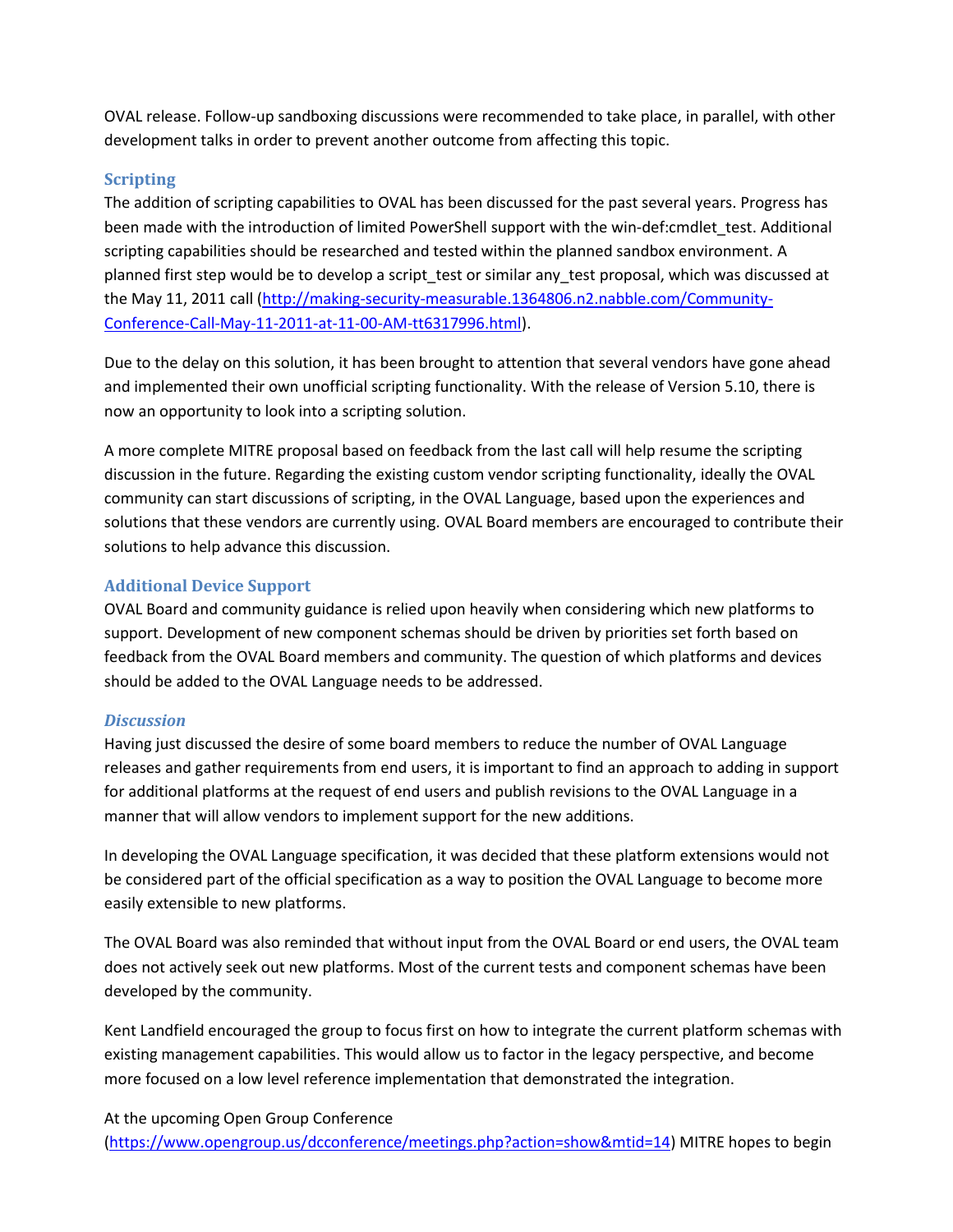discussions about possible integration or collaboration between the OVAL community and relevant Open Group efforts.

## **Language Expansion vs. Major Revision**

A brief talk on the benefits of continuing the 5.x releases versus developing a new major 6.0 revision was covered. The effort of moving to a 6.0 release would require parallel support of the 5.x revisions, which is an acceptable compromise. Details of the major topics that would be included in a 6.0 release is planned to take place with a series of phone calls with the OVAL Board.

#### **Incentivize Content Development**

A long standing goal of OVAL is to "promote open and publicly available security content." Some primary source vendors distribute their own OVAL content. How can we support and encourage other vendors to develop content for their products? We have not provided enough of an incentive for major software vendors to bear the cost of developing and publishing this content. How can we motivate these vendors to publish such content?

#### *Discussion*

We have not engaged major vendors as well as we should have. The OVAL Board can help develop an approach or strategy to ensure that there is sufficient incentive to create and publish standard content. Minimally, the OVAL Board members could influence this by advocating within their own organizations that their products have OVAL content freely available for inventory, patch checking, and configuration checking uses cases.

Kent Landfield pointed out that as a vendor there is little incentive to share custom content with direct competitors. He says that the content won't always be free since the vendors would love to recoup their content development costs, and that this content has a marketable value.

The goal from the beginning was to promote sharing of open standardized content. Without a clear indication of how, it is still vital to get past the negative incentive to share.

# **OVAL Content Development Topics**

MITRE would like to work with the OVAL Board to determine how best to reduce the content development cost. The community continues to show interest in the development of a content editor, despite the fact that several open source editors are available. How are the existing editors falling short and could an editor be developed that would greatly simplify content development?

The OVAL Board should also consider how we can improve the overall quality of content. There have been numerous talks about content development best practices, but there is still little public guidance on creating good OVAL content. As part of the OVAL Repository effort, we should work together to provide more comprehensive tools and documentation on creating good OVAL content. MITRE needs the help of the OVAL Board and the community to do this well.

#### **OVAL Outreach Topics**

Within the US Government, the OVAL Language is fairly widely used. How do we leverage this exposure to gain broader industry and international adoption? MITRE would like the help of the OVAL Board to develop an outreach strategy for the effort.